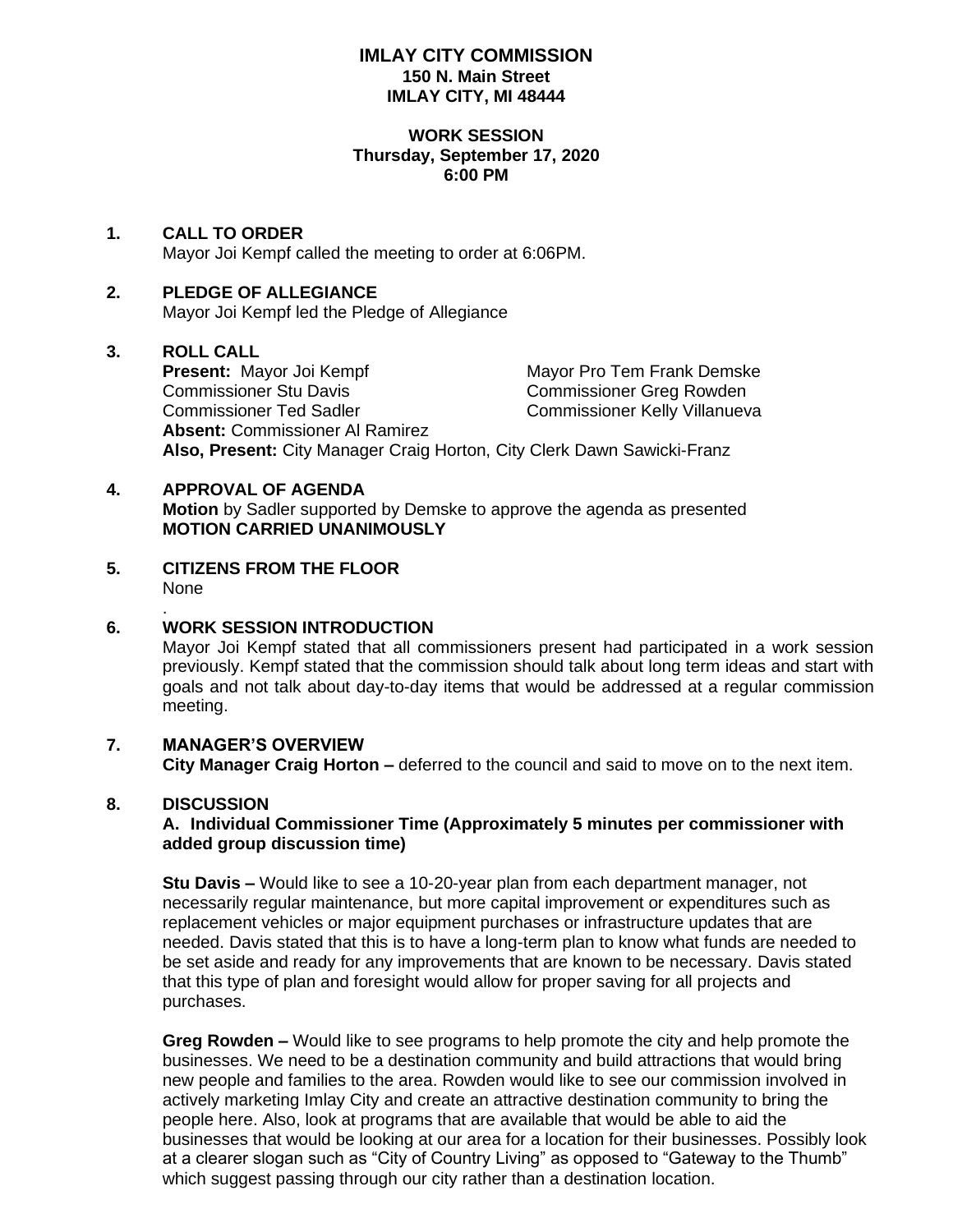**Kelly Villanueva –** This commission needs to look to the future and future trends that are happening for the benefit of this community. Villanueva also would like to see a water study of water pricing and water infrastructure. Villanueva stated that she would like to see an in-depth review of the price levels that are in place to see if they are comparable with other communities that compare to our city in size and amenities as well as review if there is a way to better serve our residents and businesses that require our water services.

**Ted Sadler –** Asked about availability of property tax information online. Treasurer Dawn Sawicki-Franz stated that all tax information is available through BS&A programming and there is a fee that BS&A charges (not the City of Imlay City) to have access to this information. Sadler stated that he would like some attention or review of what could be done on the walkway under the trestle to make it cleaner looking and safer for all people using this path. Sadler would like the board to actively work on safety up and down M-53 including an access way behind Dairy Queen from Kroger to Borland Road. Also, continue to work on obtaining a light at Borland on M-53 for the safety of our community as well as review safety and security training and systems for all staff and service sites of our city and possibly medical first aid and first response type training. Sadler stated, I believe that under the right circumstances that our people should be able to have the option for personal protection and defense.

**Frank Demske –** Review uses for the old sign shop and converting this to a year-round farmer's market or athletic recreation center and juice bar with the possibility of utilizing the old fire hall in addition. Some remediation may be required with the sign shop property. Demske wants to see a community use project for this location and would like to see the city work toward expanding the timeframe for the farmer's market to more than just a few months in the summer. Demske would like to see a more cohesive bike trail and connecting with the Polly Ann Trail possibly to the Van Dyke walking path and working toward some scenic bike paths that are connected. Address some of the trees overgrown on streets and sidewalks. Demske continued by asking if there are options for the city regarding empty businesses in downtown and especially those with windows covered for two years. Demske asked for the city zoning ordinances to be reviewed to be more marketable and to direct this to the planning commission to remove old ordinances that do not relate to this time anymore. Also, Demske requested that we look at our city evacuation plan in case of a train wreck or any other disaster that requires immediate notification and find out more about Nixle Notifications and the Spanish translation option. We have an amazing number of projects for Spicer and Rowe that we should possibly review more carefully who is causing a change order; is it their mistake or change or is it a city request.

**Joi Kempf –** Requested that we possibly need to go out for bid for attorney services, garbage pickup, auditor and others as contracts expire. Enforce the three-bid process for purchases and call for more bids if three are not received to ensure that the city is getting the best options available for new projects. Kempf expressed her concern on blight within the city and who is checking on these and the processes that are in place. Kempf asked if a report could be presented to the city commission once a month about blight cases and its process going forward to be able to keep apprized to pending cases of blight in our city. Kempf asked specifically about ongoing garage sales and blight that is caused by not removing items from the property after a garage sale has taken place and storing the items outside behind a building in all kinds of weather causing more blight. Kempf asked that Gerry look at the empty business and what can be done to rectify. Kempf also asked for the zoning ordinances to be reviewed and request the planning commission to review the ordinances and ensure that they are updated and in proper procedure. Draft a letter to the planning commission from the city commission with directives on updating the zoning ordinances that are in place.

#### **B. Prioritize Goals and create an action list with group discussion**

- 1. 10-20 Year Capital Improvement Plan/Budgeting for Expenses
	- a. Equipment age and Replacement Schedule
	- b. Review township fees for fire service and protection
- 2. M-53 Safety